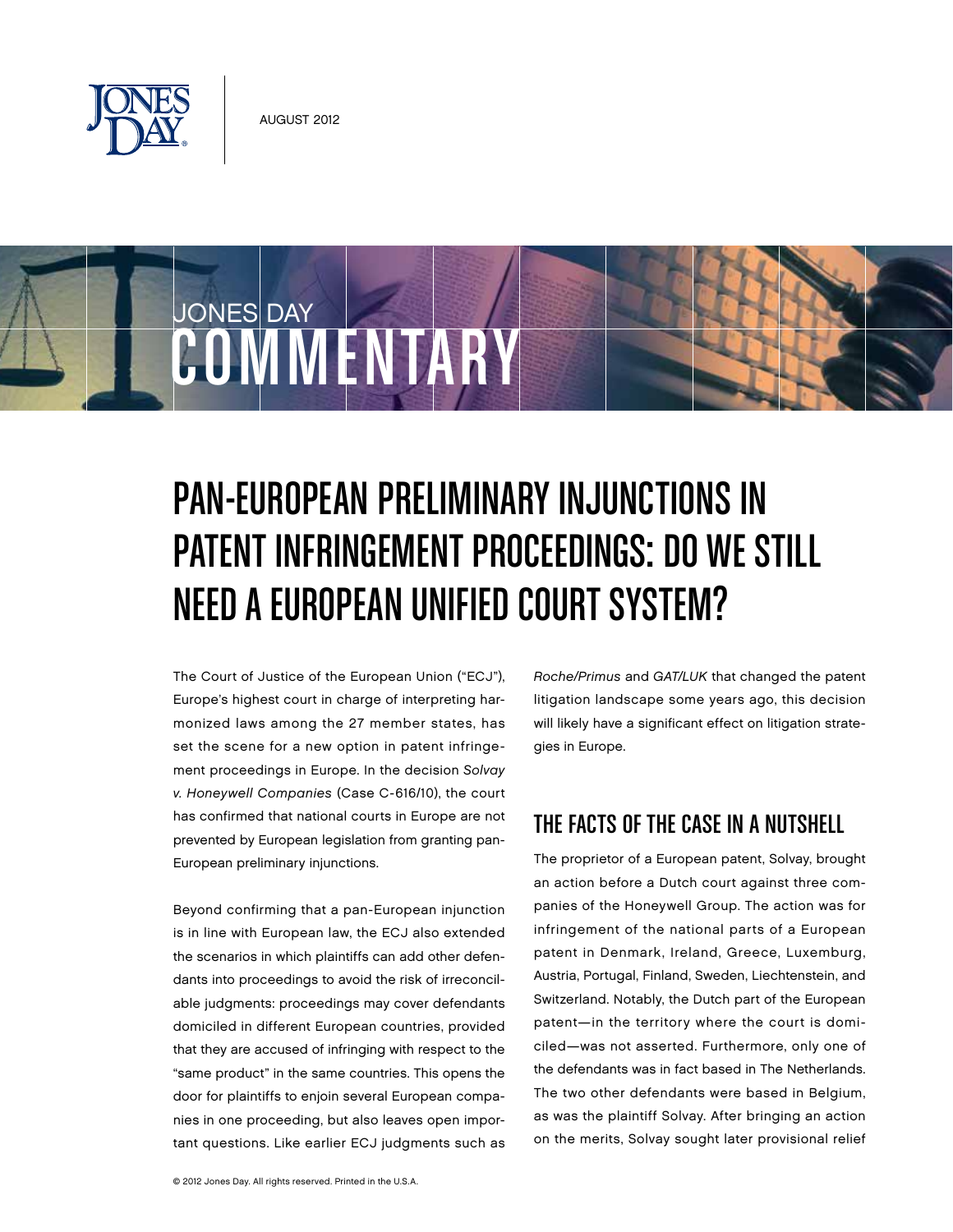in the form of a cross-border prohibition. The request was for an injunction to stop the three companies from infringing the asserted patents until a decision had been made in the main proceedings.

#### The European Law as It Was…

To understand the impact of the decision, it is important to recall one basic concept of patent protection in Europe: The term "European patent" is a misnomer. It is not, as one might believe, one single right/title with a similar protection in different countries. In fact, a European patent is a bundle of national patents that are applied for in a single application and granted by a single decision of the European Patent Office. After grant, however, the patent is treated as separate rights, each having a limited scope confined to the territory of the respective member state. Consequently, a European patent in fact consists of "the German part of the European patent," "the French part of a European patent," etc. Whether or not the national parts of the European patent are infringed is then determined based on the national laws of the respective member states of the European Union. While these laws are essentially harmonized, differences still exist, in particular regarding construction of the patent claim in the case of equivalent acts and the relevance of the prosecution history.

In essence, therefore, if a court wants to determine infringement of the German part of the European patent, the court will have to apply German law. If it also wants to determine infringement of the UK part of the European patent, it will have to apply UK law, etc. The straightforward way of pursuing infringers, therefore, is to take the case to a court in the country where the infringing act is committed, so that the court will apply its national law, with which it is familiar.

However, attempts have previously been made to centralize infringement proceedings by asking the court also to rule on infringement of other national parts of a European patent based on the Brussels Regulation (Regulation No. 44/2001). This practice had been cut back substantially by two earlier judgments of the ECJ. In GAT/LUK, the ECJ held that once a defendant raises the defense of invalidity of a patent—irrespective of whether the issue is raised by way of a

counteraction or plea in objection—the pan-European proceeding could not continue, as a binding decision on validity can only rightfully be made by the courts of the member state where the patent is registered. As invalidity is one of the standard defenses in patent infringement proceedings, this effectively ruled out infringement suits before one court that would cover several jurisdictions. In Roche/Primus, the ECJ decided that there is no cross-border jurisdiction when the infringing acts relate to the same product but are committed by different defendants in different member states by infringing different national parts of a European patent. In essence, the mere fact that the various national parts all stem from the same European patent application is not considered a sufficient nexus for establishing cross-border jurisdiction.

A patent owner is thus forced to bring his case to several courts if he wants to act against infringers in more than one country. This is one of the key reasons why attempts continue to be made to create a unified European patent court that can cover several jurisdictions with just one single proceeding.

#### …and the Law as It Is Now

The ECJ ruled in Solvay/Honeywell on two issues for crossborder scenarios: jurisdiction over defendants domiciled outside the territory of the court, and the admissibility of a cross-border injunction in patent matters in general.

First, the ECJ decided that a member state court can have jurisdiction over co-defendants domiciled in different member states, provided that the defendants each infringe in relation to the same product the same national part of a European patent. The key difference from Roche/Primus is that the co-defendants both infringe the same national part of the European patent in at least one EU member state. The ECJ argued that this geographic overlap could lead to irreconcilable judgments. In separate proceedings, there is a risk that two national courts might come to different results for infringement of the same national part of the European patent. If, for example, the actions had to be filed with the Belgian and Dutch courts, where the defendants are domiciled in the Solvay/Honeywell case, the ECJ points out that both courts would have to deal with infringement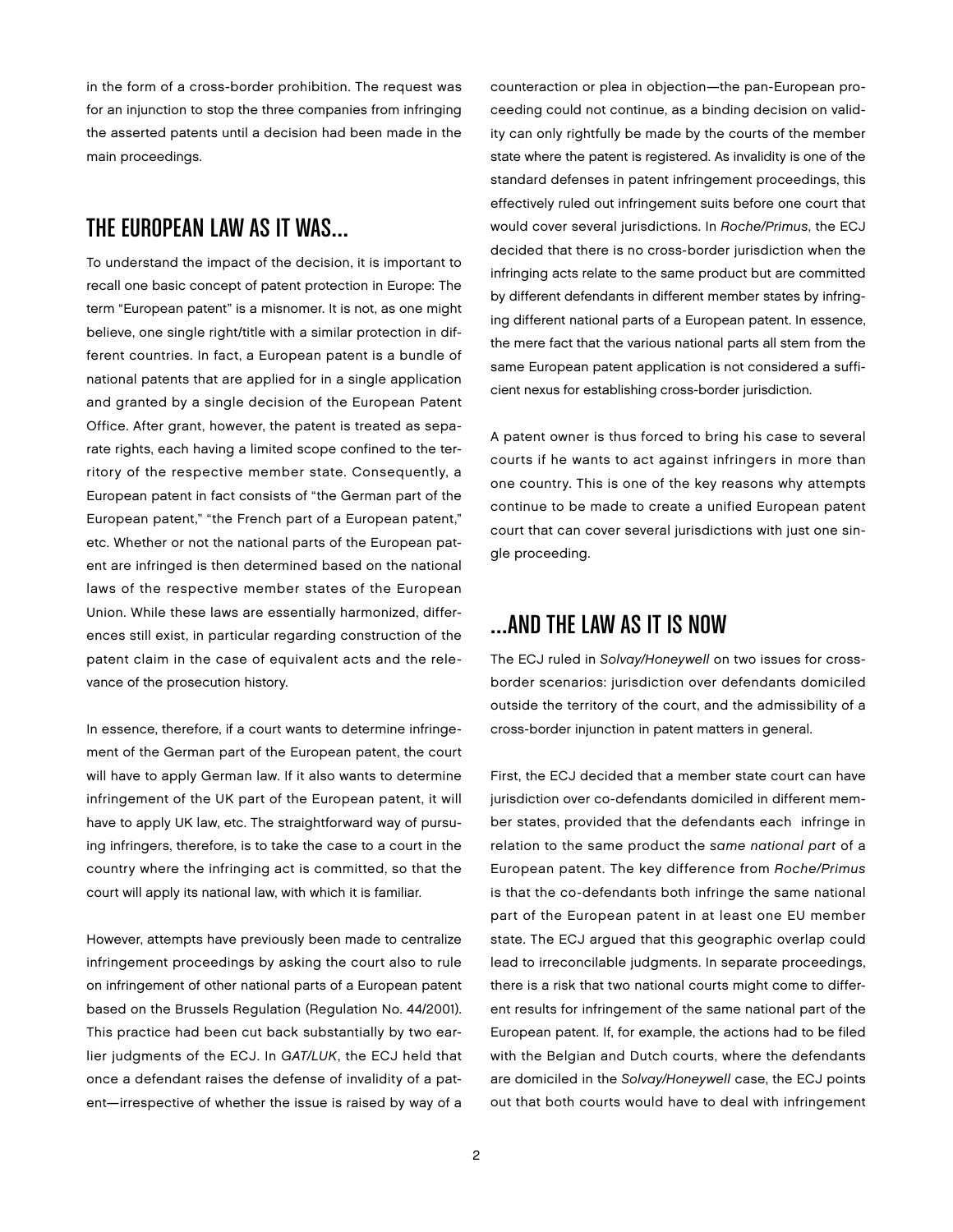of the Finnish part of the European patent as the result of both defendants marketing the identical infringing product in Finland. This risk of irreconcilable judgments is sufficient reason to have the cases joined before one court.

Second, the ECJ clarified that despite the limitations in the main proceedings set out in its earlier case law, the situation is entirely different if preliminary relief is sought. The court argued that while the rules of its earlier landmark GAT/LUK decision remain unchanged, these rules apply only to a final decision on the validity of the patent. If, in contrast, only interim measures are sought, these formal limitations will not apply.

Obviously, the court that is asked to enact preliminary measures that enforce a patent right immediately has to be aware of the significance of its decision. In addition to being convinced that the patent is infringed, the court will have to consider whether there is a reasonable, non-negligible possibility that the patent invoked would be declared invalid by the respective courts in other member states. However, this assessment is only a prognosis and part of the decision-making process of the court for the temporary, interim injunction. It does not preclude the courts in the respective member states from arriving at a different conclusion on validity and eventually revoking the patent with effect for their territory.

Therefore, in preliminary relief cases, the courts of a member state are not bound by the constitutional restrictions that were the basis of the landmark GAT/LUK decision. Consequently, the ECJ confirmed that courts in the member states are not prevented from issuing preliminary injunctions with effect to the territory of other member states of the European Union as well.

## Questions Remain

Plaintiffs will certainly be seeking cross-border injunctions on the basis of the Solvay/Honeywell decision. The ECJ decision paves the way for doing so, even though it is limited to specific fact scenarios and to preliminary injunctions as the remedy. Still, questions remain about the application of the ECJ ruling:

- The adoption of the ECJ ruling in the national courts will vary depending on the national case law in issuing preliminary injunctions in patent matters. Courts in several member states allow in principle preliminary injunction requests in patent matters (e.g., France, Germany, Italy, Netherlands, Spain, or UK). The thresholds for patentees in obtaining a preliminary injunction are, however, different throughout the member states. Member state courts will now need to decide whether they regard themselves as having jurisdiction in cross-border scenarios. This opens the door to plaintiffs for forum shopping throughout Europe.
- If the ECJ's ruling is followed strictly, the court deciding on the pan-European preliminary measures will have to apply not just one set of patent law, but the patent laws of all the countries for which territory protection is claimed. While the laws are harmonized to a high degree, differences still exist—for example, whether and to what extent to take the prosecution history of the patent into account for the construction of the patent claims. Diligently applying the laws of many different countries may be a daunting task for a court, and it remains to be seen how receptive courts are to issue such pan-European preliminary injunctions in daily practice.
- The ECJ leaves open the question of how to proceed with a parallel main action once the defendant raises the invalidity defense. For main proceedings, the strict GAT/LUK principles of the ECJ still apply. Consequently, even though the preliminary injunction could be obtained at one court, the subsequent main proceedings for infringement will have to be pursued before the court of the various territories for which patent protection had been asserted. In Solvay/Honeywell, the Dutch court might subsequently need to dismiss the main action because no Dutch part of the European patent was asserted.
- The ECJ did not answer the Dutch court's question about what requirements constitute "a real connecting link" between the subject matter of the measures sought and the territorial jurisdiction of the national court before which those measures are sought. In that case, the real connecting link to the Dutch court was not obvious, since infringement of the Dutch part of the European patent was not even claimed.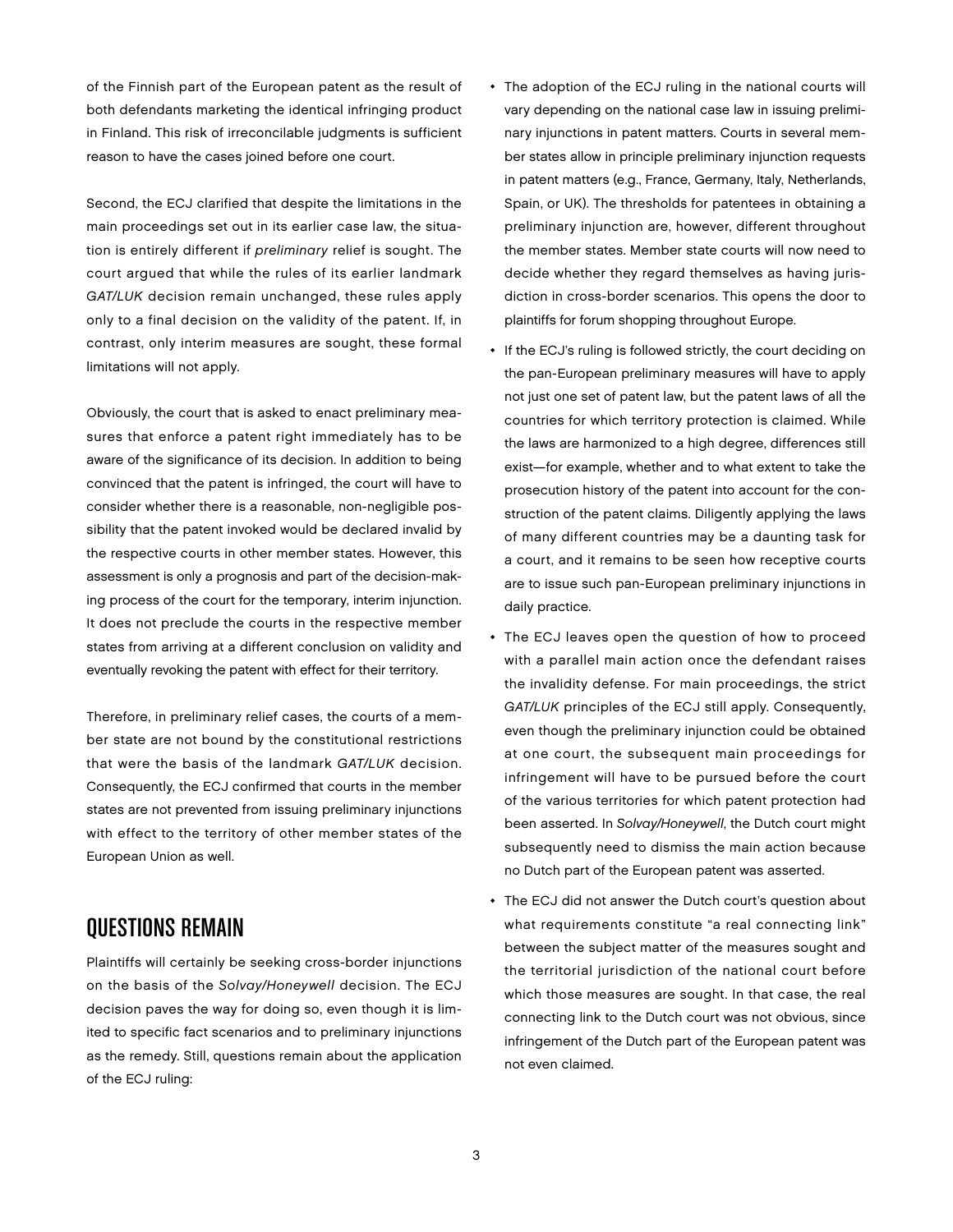## Impact on Litigation Strategy

The ECJ has thus added a new tool to the litigator's toolbox in Europe. If the facts support it, a preliminary injunction can be obtained quickly to block infringing acts throughout Europe in one single proceeding. It is no longer necessary that all defendants be domiciled in the territory where the court resides, nor is it required to commit infringing acts in this specific territory. It is sufficient that the defendants' infringing acts relate to the same product and to the same countries so that infringement of a foreign part of the European patent can be decided based on the same facts for all defendants. As the ECJ reasoned, this is justified to avoid conflicting decisions of courts in various member states on essentially the same allegedly infringing acts.

However, this tool comes at a price. The defendant can still force the plaintiff to have the issue reviewed in detail in main proceedings where the strict GAT/LUK principles still apply. Instead of selecting one or two jurisdictions for main proceedings, as a budget-conscious patent owner may currently prefer, a plaintiff may then be forced, if the defendant has the stomach for the fight, to litigate the case in the other jurisdictions. This may require a substantial increase in the litigation budget once the first quick preliminary success has been achieved.

Furthermore, the Solvay/Honeywell scenario is limited to specific distribution and marketing situations because the plaintiff needs to present evidence that the defendants were active in the different member states and thereby at least once infringed the same national part of the European patent. This structure is unlikely to apply to U.S. or far-Eastern businesses that sell in Europe through strictly separated local subsidiaries.

Strategic considerations for choosing a cross-border preliminary injunction will also be affected by the strength of the patent at issue. Unless infringement and validity claims are very strong, many claimants may shy away from the procedure because of the potential liability that may arise under the preliminary injunction once enforced.

It will also be interesting to see what measures defendants take to counter such proceedings. For example, some courts, such as the UK courts, would likely be amenable to fast-tracking a validity challenge to limit the impact of an interim injunction that was not justified. Potential defendants may consider filing protective letters with their anticipatory defense, for instance in German courts, or make use of other preemptive tools as offered by the respective European jurisdiction.

#### Summary and Outlook

The ECJ has added a new tool to the litigator's toolbox in Europe. Whether this tool will be widely used or will eventually prove to be unwieldy and/or to entail too many undesired consequences remains to be seen. In any event, the ruling opens up the scene for more pan-European approaches.

Nevertheless, as the ruling is restricted to preliminary measures and does not cover main proceedings, it gives, at best, half of what a patent owner would desire. The calls for a unified court system in Europe will therefore continue.